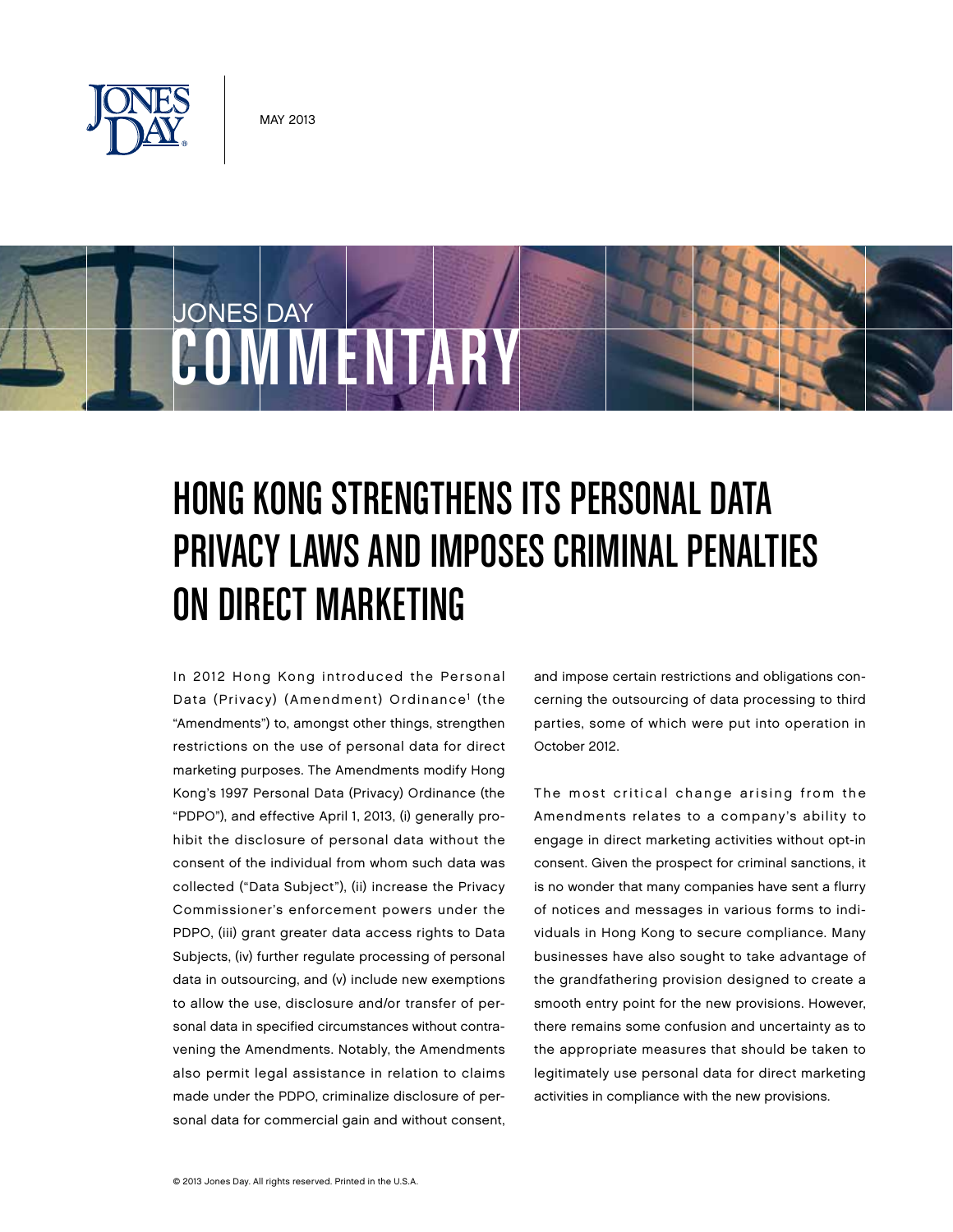### What are the Penalties for Non-Compliance?

The Amendments create offences for persons who control or use personal data ("Data Users") and fail to comply with the notification, consent and cessation to use such personal data. Generally, the offences stipulate a maximum fine of HK\$500,000 (or USD\$ 64,270) and imprisonment of three years. However, a higher penalty with a maximum fine of HK\$1,000,000 (or USD\$ 128,540) and imprisonment for five years apply where provision of personal data or failure to cease using the personal data upon request is for gain2.

For each of the offences created, it is a defence to prove that the Data User took all reasonable precautions and exercised all due diligence to avoid the commission of the offence. The burden of proof is on the Data User and it is also liable for its agent's contravention of the legislation.

There are also a number of exemptions under the legislation which exclude certain personal data from the requirements.<sup>3</sup> For instance, personal data may be transferred or disclosed by a Data User for the purpose of a due diligence exercise to be conducted in connection with business merger, acquisition or transfer of business upon fulfilment of certain conditions, even though such purpose was not provided for at the time of collection of the data.<sup>4</sup>

# WHAT ARE THE NEW REQUIREMENTS Applicable to Direct Marketing?

With respect to direct marketing practices, the Amendments address two types of activities: (a) use of personal data for direct marketing purposes, and (b) provision of personal data to third parties for direct marketing purposes. The Amendments impose very similar requirements on the Data Users for both types of activities, though there are slight nuances in their application. Generally, the Amendments regulate companies who are engaged in (a) the offering or advertising of the availability of goods, facilities or services; or (b) the solicitation of donations or contributions for charitable, cultural, philanthropic, recreational, political or other purposes, through either (x) sending information or goods, addressed to specific persons by name, by mail,

fax, electronic mail or other means of communication; or (y) making telephone calls to specific persons.

Thus, it appears that a direct marketing communication falls under the Amendments if it (a) constitutes an offering or advertisement of goods, facilities or services, or solicitation of donations or contributions, as opposed to mere educational or instructional communications, or communications concerning an existing business relationship. Also, such direct marketing communications must be addressed to a specific person by name. That is, telephone calls or emails where the recipient's identity is unknown or sent to a general address will not be subject to these new regulations, though such communications will still fall under the ambit of the Unsolicited Electronic Messages Ordinance, Cap 593. Lastly, the communication must be addressed to the person in his own personal capacity, as opposed to an official capacity representing a business or company.

Naturally, whether a particular direct marketing communication is targeted at an individual or a business will depend on the particular facts and circumstances of each case. The distinction is obvious if the goods or services being advertised or offered can only be for personal consumption. However, there will be uncertainty under the Amendments where such goods or services can be consumed by either a business and an individual. For example, Office of the Privacy Commissioner for Personal Data (the "Commissioner") has clarified that Business-to-Business direct marketing communications for office products would probably not be considered "direct marketing" for the purposes of the PDPO.<sup>5</sup> However, direct marketing communications for industry training may be less clear, as such services may be applicable to a business wishing to provide training to its employees or an individual wishing to supplement his/ her personal credentials. Where such potential ambiguity exists, the identity of the recipient and form of address used would likely be considered.

Another potential ambiguity relates to communications that are educational and informational in nature, but where there is uncertainty as to whether the predominant purpose and nature of the communication is the offering or advertising of services or goods. The Commissioner has not provided any guidance on this point. Until such guidance is provided, it is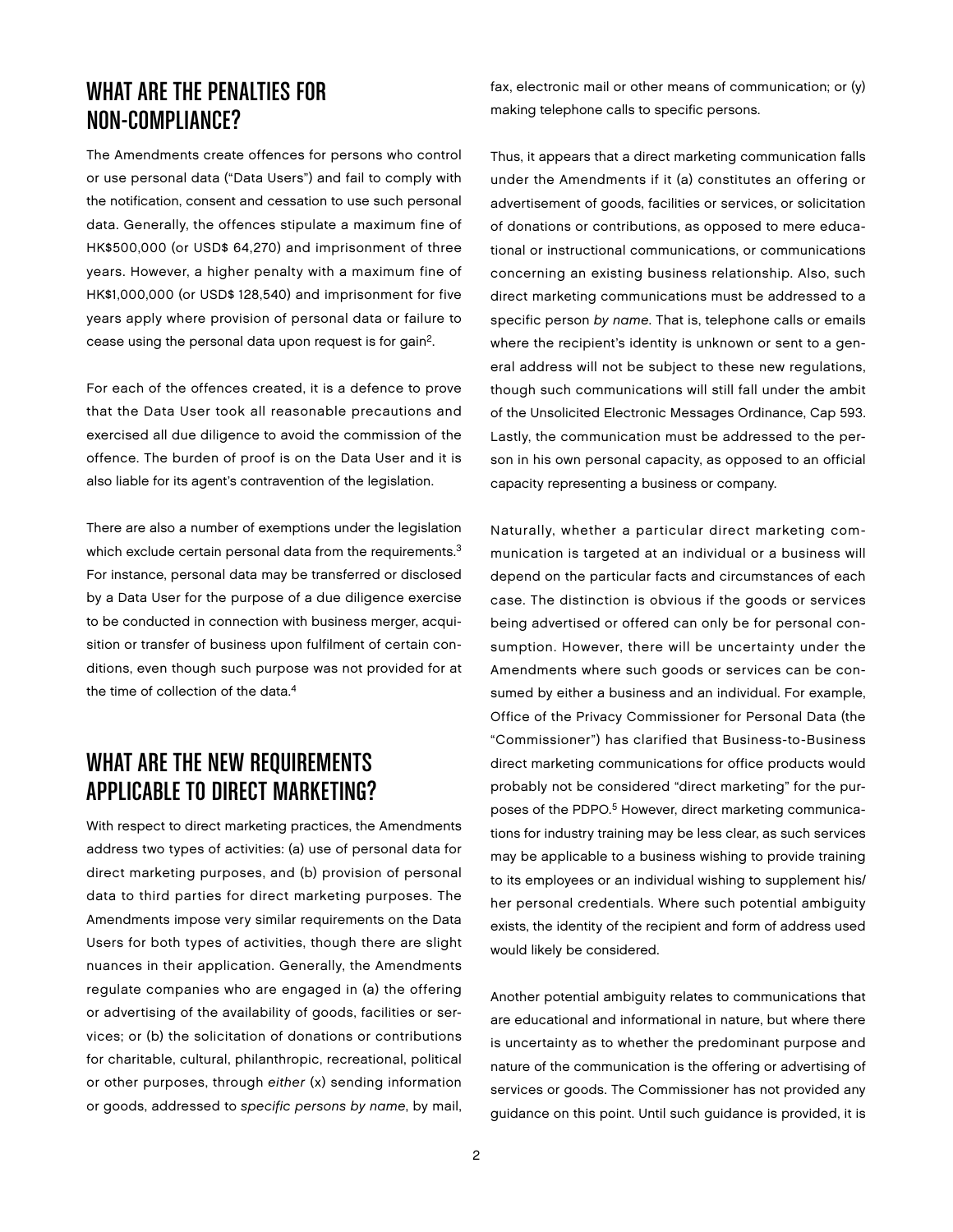advisable to exercise caution and implement best practices to ensure that such materials do not fall within the scope of the Amendments.

### Who is a 'User' and 'Provider' of Personal Data?

The Amendments clarify that direct marketing activities outsourced to an agent remains the responsibility of the principal. In other words, the principal must ensure that either it or its agent complies with the new provisions. Accordingly, the provision of personal data to a Data User's agent is not recognized as a provision of personal data to third parties.6 However, this should not be confused with the transfer of personal data to related entities (e.g., parent or affiliated companies) who do not act as agents. Such transfers may still fall under the provisions regulating the transfer of personal data to third parties for direct marketing purposes.<sup>7</sup> Basically, a Data User may not provide such personal data to a third party for use in direct marketing unless it has already provided the prescribed information and response channel to the Data Subject and received a reply from the same indicating that he or she consents or does not object to the Data User doing so<sup>8</sup>.

#### Am I Protected Under the Grandfathering Provision?

The Amendments contain grandfathering provisions that allow Data Users to continue using personal data in their control prior to April 1, 2013 without the need to comply with the new consent and other requirements. However, to qualify, the following conditions must be satisfied, in relevant part:<sup>9</sup>

- prior to April 1, 2013, the Data Subject was explicitly informed in writing of the intended or actual use of personal data in direct marketing with reference to the direct marketing subject (i.e., the class of goods, facilities or services, or purpose for which donations or contributions were solicited);
- the Data User used any of the personal data as communicated to the Data Subject;
- the Data Subject had not required the Data User to cease such use of the personal data; and
- the Data User had not contravened any provision of the PDPO at the time of such use.

Data Users may take advantage of the grandfathering provisions to avoid disruption to their direct marketing practices, provided the above conditions have been satisfied. We recommend conducting a review of the exact nature of personal data provided by Data Subjects prior to April 1, 2013 to assess whether previous notices given and data usage can satisfy the grandfathering provision. For instance, Data Users should review existing consents to determine if Data Subjects are adequately informed of the intended use of their personal data for direct marketing, and determine if Data Subjects were provided an option to unsubscribe or opt-out of the direct marketing activities. Note that any notices provided after April 1, 2013 will not qualify for the grandfathering provisions—these are too late to sanitize any non-compliance.

It is important to note that the grandfathering provision only applies if the personal data is used in the same manner as described to the Data Subject. If the personal data is being used in direct marketing for a class of goods or services (i.e., market subject) that was not previously communicated to the Data Subject, the Data User would need to comply with the new provisions, and will not be eligible for the grandfathering arrangement.

## WHAT IF THE DATA IS COLLECTED BY THIRD PARTIES?

Under the Amendments, a Data User does not need to obtain consent from Data Subjects if their personal data is provided to the Data User by a third party, and that third party has, by written notice:

• stated that it has complied with the relevant provisions informing the Data Subject of the intended transfer of personal data and obtaining written consent in relation to the transfer; and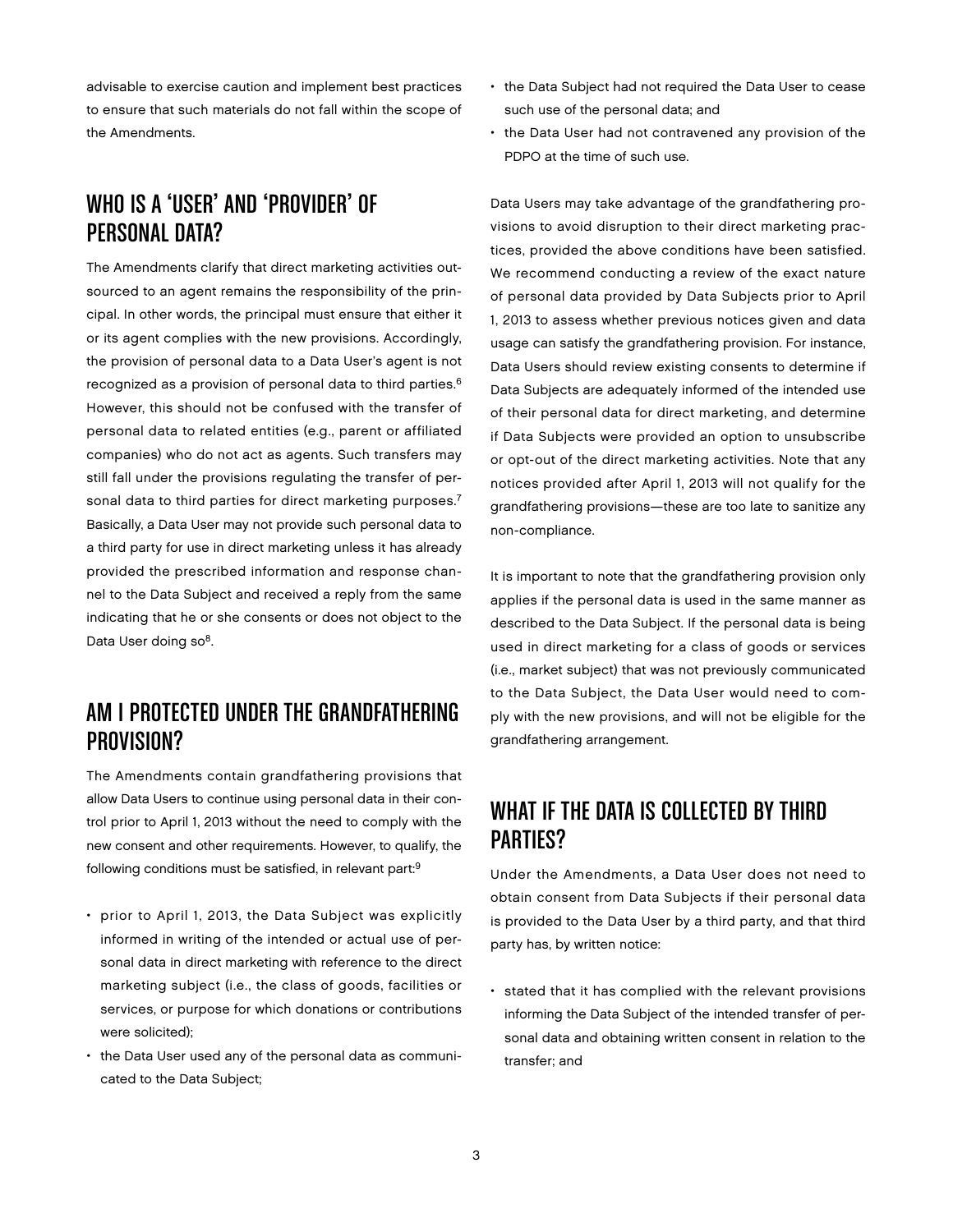• specified the class of marketing subjects in relation to which the personal data may be used in direct marketing by the Data User.

In effect, either the Data User making actual use of the personal data for direct marketing or the third party who transfers the personal data to the Data User must comply with the new provisions. It is therefore important that the Data User enter into written agreements with appropriate representations and covenants concerning compliance by such third parties, with commensurate indemnifications for breach. Data Users should also verify that the intended use of the personal data is consistent with the consent obtained by the third party.

#### How to Inform and Obtain Consent?

Regardless whether the Data User is the actual user or provider of personal data, the overarching theme under the Amendments is that the Data Subjects must be adequately informed and have provided their express consent to direct marketing. Under the Amendments, Data Subjects must be informed (a) of the intended use of personal data and (b) that the Data User cannot use the personal data without the Data Subject's consent. Data Subjects should be furnished with information concerning the kinds of personal data to be used, the types of direct marketing and marketing subjects employed, and how to indicate consent. In cases where the Data User is a provider of personal data, it must also notify whether the transfer of personal data to a third party is for gain (money or other property<sup>10</sup>), and the classes of persons to which the personal data is to be provided.

With regard to the grandfathering provision referred to above, the information provided to Data Subjects should be easily understandable and easily readable (if written). If the Data User is a provider of personal data, then all information provided and consents obtained must be in writing.

"Consent" in this context means express consent, and includes "an indication of no objection to the use or provision" of personal data. Silence is insufficient for this purpose. Specifically, an option to opt-out of direct marketing activities will not be sufficient. Thus, the Data User must require the Data Subject to perform an action to indicate express consent, whether it be signing a form without indicating objection, or ticking a box to indicate consent or no objection. Data Users should also give Data Subjects the opportunity to indicate their consent selectively in relation to separate items of personal data. This is particularly important where certain personal data is not collected for the principal purpose of direct marketing. For instance, where personal data is collected for the purpose of opening a bank account (primary purpose) and additional personal data is collected for the purpose of marketing insurance products (secondary purpose), the Data Subject should be allowed to choose whether to consent to the secondary purpose without jeopardizing his or her eligibility for the primary purpose.<sup>11</sup>

### HOW TO DEAL WITH A REQUEST TO CEASE USE of Personal Data?

When using a Data Subject's personal data for direct marketing for the first time, Data Users are required to notify the Data Subject of such use and expressly inform the Data Subject that he or she may at any time require the Data User to cease such use. This provision operates in conjunction with Section 26 of the PDPO, which requires Data Users to erase personal data no longer required for the purpose for which it was used. Companies should put in place processes and procedures to periodically assess whether personal data which is not to be used for direct marketing should be erased.

## Conclusion

Given the increased penalty for contravention of these requirements, businesses should conduct a compliance assessment of their direct marketing programs. Businesses should determine whether any exceptions apply, or whether the grandfathering provisions can be relied upon. Those that are engaged in direct marketing activities should by now have completed, or at least have begun, reviewing and overhauling their existing data privacy compliance policies. Forms and notices given to Data Subjects should be